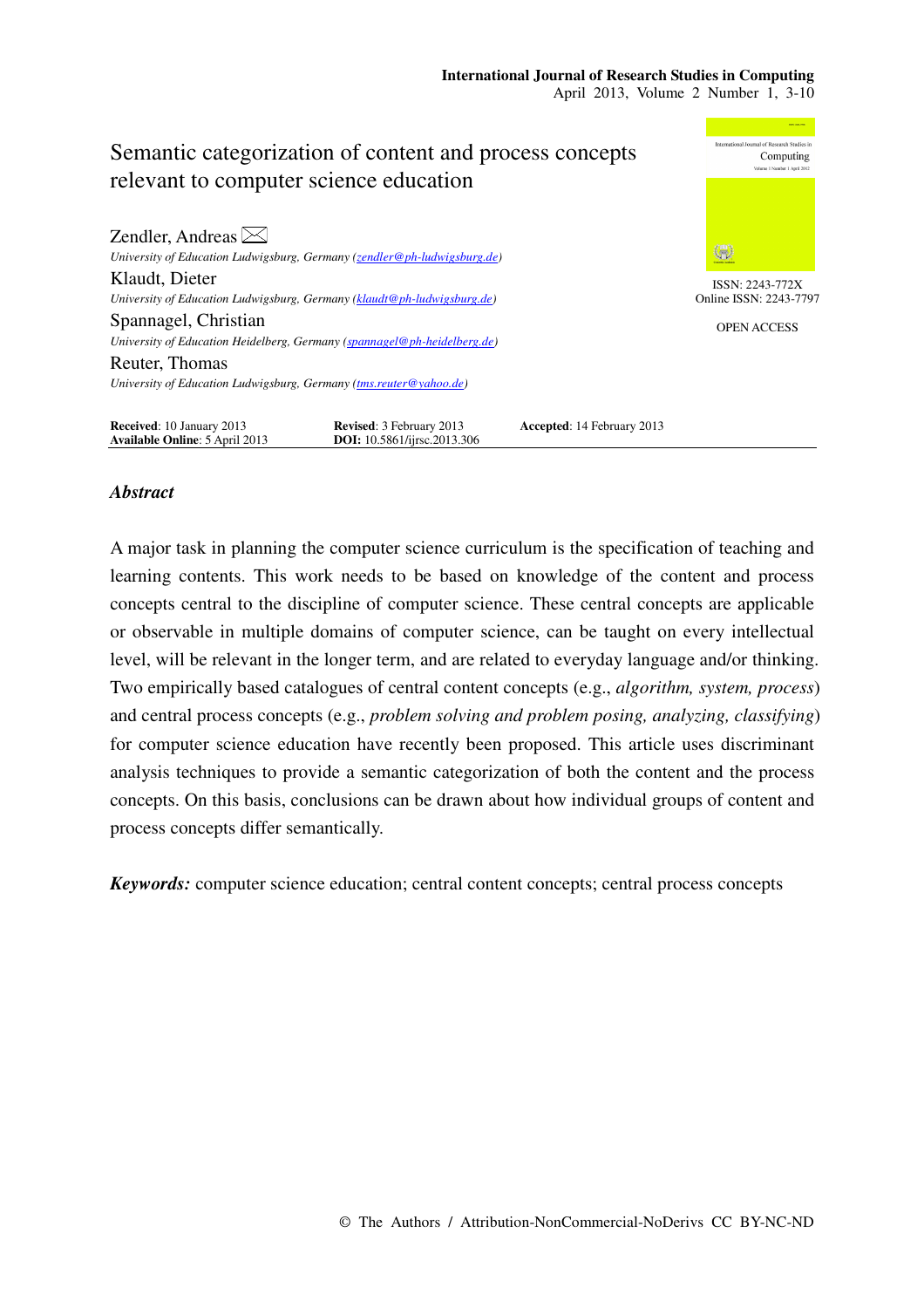# **Semantic categorization of content and process concepts relevant to computer science education**

#### **1. Introduction**

Knowledge of the central contents and processes of computer science plays a key role in the planning of computer science instruction. To date, the contents of computer science education have primarily been discussed in the context of *fundamental ideas*. According to Schwill (1994), fundamental ideas are applicable or observable in multiple domains of a discipline (*horizontal criterion*), can be demonstrated and taught on every intellectual level (*vertical criterion*), will remain relevant in the longer term (*criterion of time*), and are related to everyday language and/or thinking (*criterion of sense*). Various catalogues of fundamental ideas or basic concepts for computer science education have been proposed (Nievergelt, 1980, 1990; Knöß, 1989; Schwill, 1994; Baumann, 1996; Denning, 2003; Modrow, 2003; Wursthorn, 2005; Armoni and Ginat, 2008). However, most of these catalogues are based on the subjective judgments of a single author or small group of authors. In recent empirical studies (Zendler & Spannagel, 2008; Zendler, Spannagel, & Klaudt, 2008; Zendler, Spannagel, & Klaudt, 2011; Zendler, McClung, & Klaudt, 2012) central content and process concepts for computer science education have been identified by asking experts to rate a set of concepts with respect to Schwill's four criteria. The advantage of this approach is that expert opinions can be averaged, and single subjective impressions are eliminated.

The specification of central content concepts can be assigned to the *structure of the discipline* approach to curriculum planning (Bruner, 1960), in which learning contents are derived from the basic concepts of a discipline and their interrelations. Another approach focuses not on contents, but on processes, which play a key role in science. The *process as content* approach is based on the work of Parker and Rubin (1966), which has more recently been revisited by Costa and Liebmann (1997a, 1997b, 1997c). The two approaches – *structure of the discipline* and *process as content* – are not mutually exclusive, but complementary: Both content and process concepts must be taken into account in the planning of the computer science curriculum. The semantics of the content and process concepts identified in the studies by Zendler and Spannagel (2008) as well as Zendler, Spannagel, and Klaudt (2008) have not yet been described in detail. The purpose of this article is therefore to categorize this content and process concepts according to semantic criteria.

In Section 2, we outline the findings of the two studies on which the present analyses are based. In Section 3, we present our discriminant analysis of the data and discuss the results. Finally, in Section 4, we summarize our findings and outline prospects for future research.

#### **2. Background: Two empirical studies**

The findings of the empirical studies by Zendler and Spannagel (2008) as well as Zendler, Spannagel, and Klaudt (2008) provide the basis for our semantic categorization of the content and process concepts relevant to computer science education.

In a first study, Zendler and Spannagel (2008) identified the content concepts of central relevance to computer science education. To this end, computer science professors  $(N = 37)$  were asked to rate 49 concepts retrieved from the ACM Computing Classification System<sup>1</sup> with respect to Schwill's four criteria. The study identified three clusters ("winner" clusters or W clusters) comprising a total of 18 content concepts: cluster CW1 contains the concepts *problem, data, computer, test,* and *algorithm*; cluster CW2 the concepts *process, system, information, language, communication, software, program, computation, structure,* and *model*; and cluster CW3

<sup>&</sup>lt;sup>1</sup> Available from http://www.acm.org/class/1998/ (last retrieved on January 6, 2013).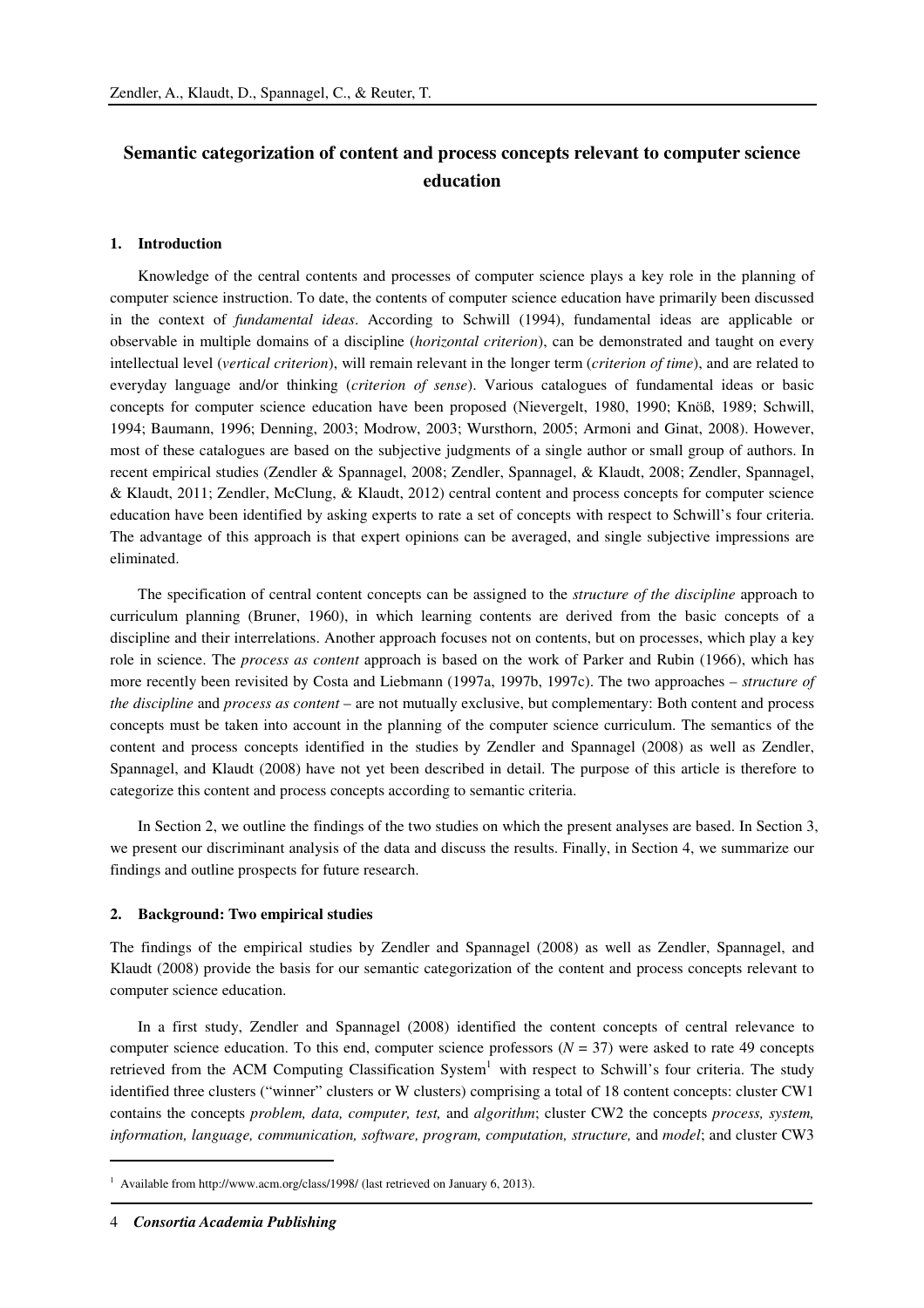just the three concepts of *network, error*, and *hardware*.

In a second study, Zendler, Spannagel, and Klaudt (2008) used an analogous procedure to identify the process concepts of central relevance to computer science education. This study was based on a list of 44 processes that Costa and Liebmann (1997d) proposed as relevant to general education, which were again rated by computer science professors  $(N = 24)$  with respect to Schwill's four criteria. Again, three winner clusters were identified: cluster PW1 contains the processes *finding relationships, classifying, problem solving and problem posing, investigating, analyzing,* and *generalizing*; cluster PW2 the processes *finding cause-and-effect relationships, creating and inventing, categorizing,* and *transferring*; and cluster PW3 the processes *communicating, presenting, collaborating, questioning, ordering,* and *comparing*.

Figure 1 presents the "winner" clusters of the 18 content and 16 process concepts identified in the two studies. In addition, the figure reports the mean scores for each concept on the horizontal criterion, the vertical criterion, the criterion of time, and the criterion of sense. Although the previous analyses allow the content and process concepts to be assigned to clusters, the *characteristics* of the clusters identified have not yet been investigated. The present study aims to close this knowledge gap by means of discriminant analysis.



*Figure 1*. The "Winner" clusters of content and process concepts

## **3. Semantic categorization of content and process concepts**

The content and process concepts were categorized according to semantic criteria as follows: We first conducted group comparisons of the clusters of content concepts and of the clusters of process concepts. We then performed discriminant analyses on the content and process concepts using the methods of descriptive discriminant analysis discussed, for example, by Timm (2002) and Huberty and Olejnik (2006). All analyses were conducted with SPSS 17.0.

## *3.1 Database*

An 18  $\times$  4 data matrix with the three clusters of content concepts – CW1 ( $n_1$  = 5), CW2 ( $n_2$  = 10), and CW3  $(n_3 = 3)$  – and a 16 x 4 data matrix with the three clusters of process concepts – PW1  $(n_1 = 6)$ , PW2  $(n_2 = 4)$ , and PW3  $(n_2 = 6)$  – served as the database (see Figure 1). The dependent variables were the horizontal criterion,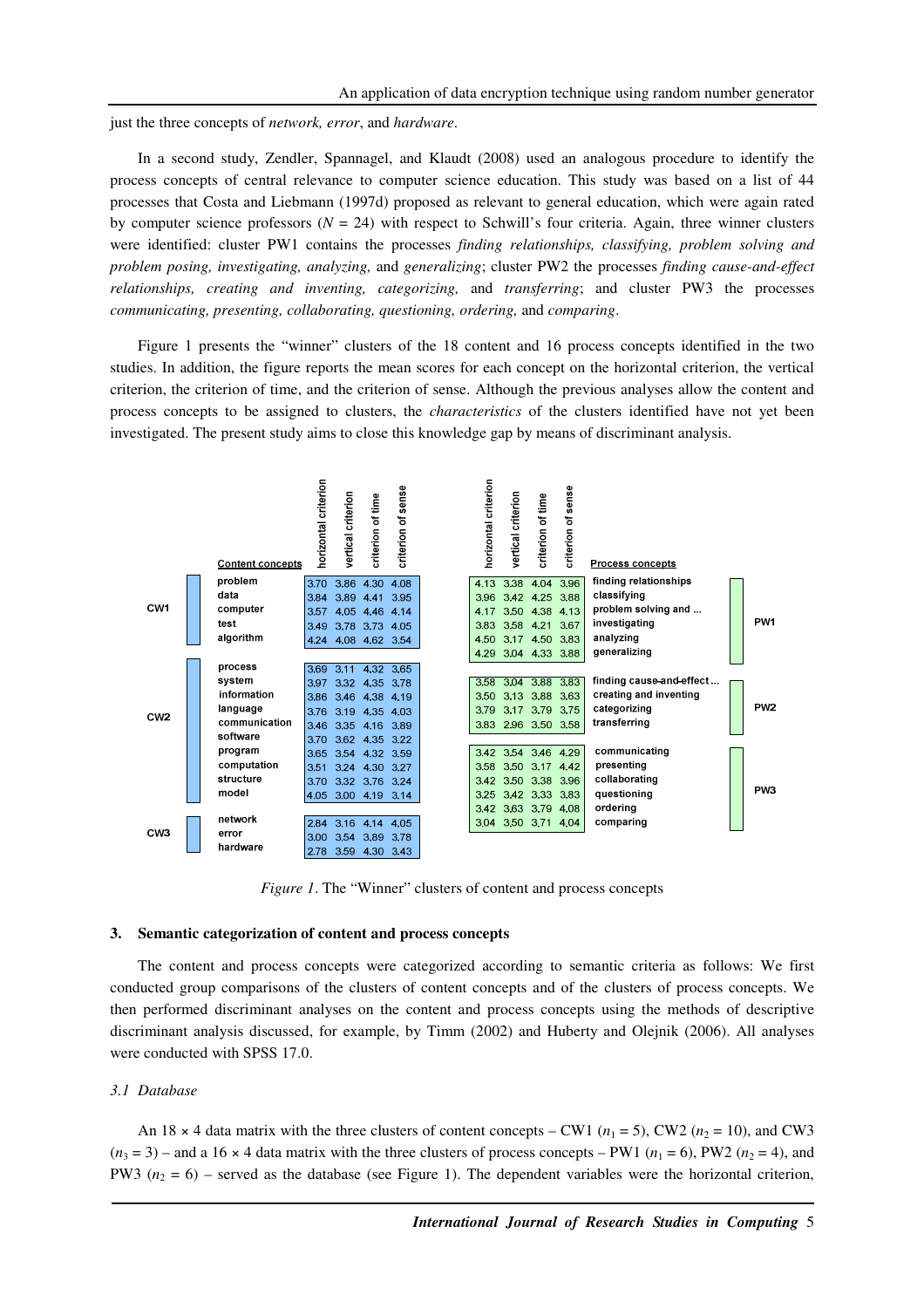vertical criterion, criterion of time, and criterion of sense.

#### *3.2 Group Comparisons*

The group comparisons involved two one-factor 4-variate variance analyses. Wilks' Λ was transformed to an F statistic and used to establish significance. The F value for the three clusters of content concepts was  $F = 9.73$ ; that for the three clusters of process concepts was  $F = 13.59$ . Both F values were greater than the critical F value at  $\alpha = .01$ : F<sub>(8, 24)</sub> < 3.37 and F<sub>(8, 20)</sub> < 3.57, respectively. In other words, the three clusters of content concepts and the three clusters of process concepts differed significantly.

#### *3.3 Discriminant functions and dimensionality*

To further examine the differences identified, we calculated linear discriminant functions. Table 1 reports the following statistics for the discriminant functions: the relative discriminating power  $\lambda$ , Wilks'  $\Lambda$  criterion, the  $\chi^2$  statistic (transformed from Wilks' *Λ*), the number of degrees of freedom *df*, and the probabilities *p* for significance testing*.*

## **Table 1**

#### *Determining Dimensionality and Degree of Discrimination*

| Content concepts      |           |                 |       |                |          |                       |           |                |       |    | Process concepts |
|-----------------------|-----------|-----------------|-------|----------------|----------|-----------------------|-----------|----------------|-------|----|------------------|
| Discriminant function | $\lambda$ | Wilks $\Lambda$ | γ2    | df             |          | Discriminant function | $\lambda$ | Wilks $\wedge$ | γ2    | dt |                  |
| $# 1 - #2$            | 0.66      | 0.06            | 3903  | 8 <sup>7</sup> | $<$ 0.01 | # 1 - #2              | 0.83      | 0.02           | 42.82 | 8  | < 0.01           |
| #2                    | 0.34      | 0.30            | 16.12 | - 37           | < 0.01   | #2                    | 0.17      | 0.30           | 13.78 |    | < 0.01           |

The tables show that the discriminant functions determined for the content and process concepts display different discriminating power. For the content concepts, for example, the discriminating power of discriminant function #1 is  $66\%$ ,<sup>2</sup> whereas that of discriminant function #2 is 34%. The distribution for the process concepts is more one-sided: the discriminating power of discriminant function #1 for the process concepts is 83%; that of discriminant function #2 is just 17%. The discriminant functions for both the content and the process concepts are significant at the  $\alpha$  = .01 level.

#### *3.4 Discriminant coefficients*

To categorize the discriminant functions according to semantic criteria, we next calculated standardized discriminant coefficients with respect to the four dependent variables (horizontal criterion, vertical criterion, criterion of time, and criterion of sense). Table 2 shows the discriminant coefficients of discriminant functions #1 and #2 for the content and process concepts.

#### *Semantics of the discriminant functions for the content concepts*

The horizontal and the vertical criterion are of great relevance for discriminant function #1 for the content concepts, as is apparent from the discriminant coefficients (0.85 and 0.83, respectively). The criteria of time and of sense are also relevant for this discriminant function (-0.48 and 0.47, respectively), although it should be taken into account that the discriminant coefficient for the time criterion is negative. In contrast, the discriminant coefficients indicate that only the horizontal and vertical criterion are of relevance for discriminant function #2

$$
s=100\%\frac{\lambda_s}{\lambda_1+\lambda_2+...+\lambda_s+...+\lambda_r}
$$

 $2$  The discriminating power is calculated using the following formula: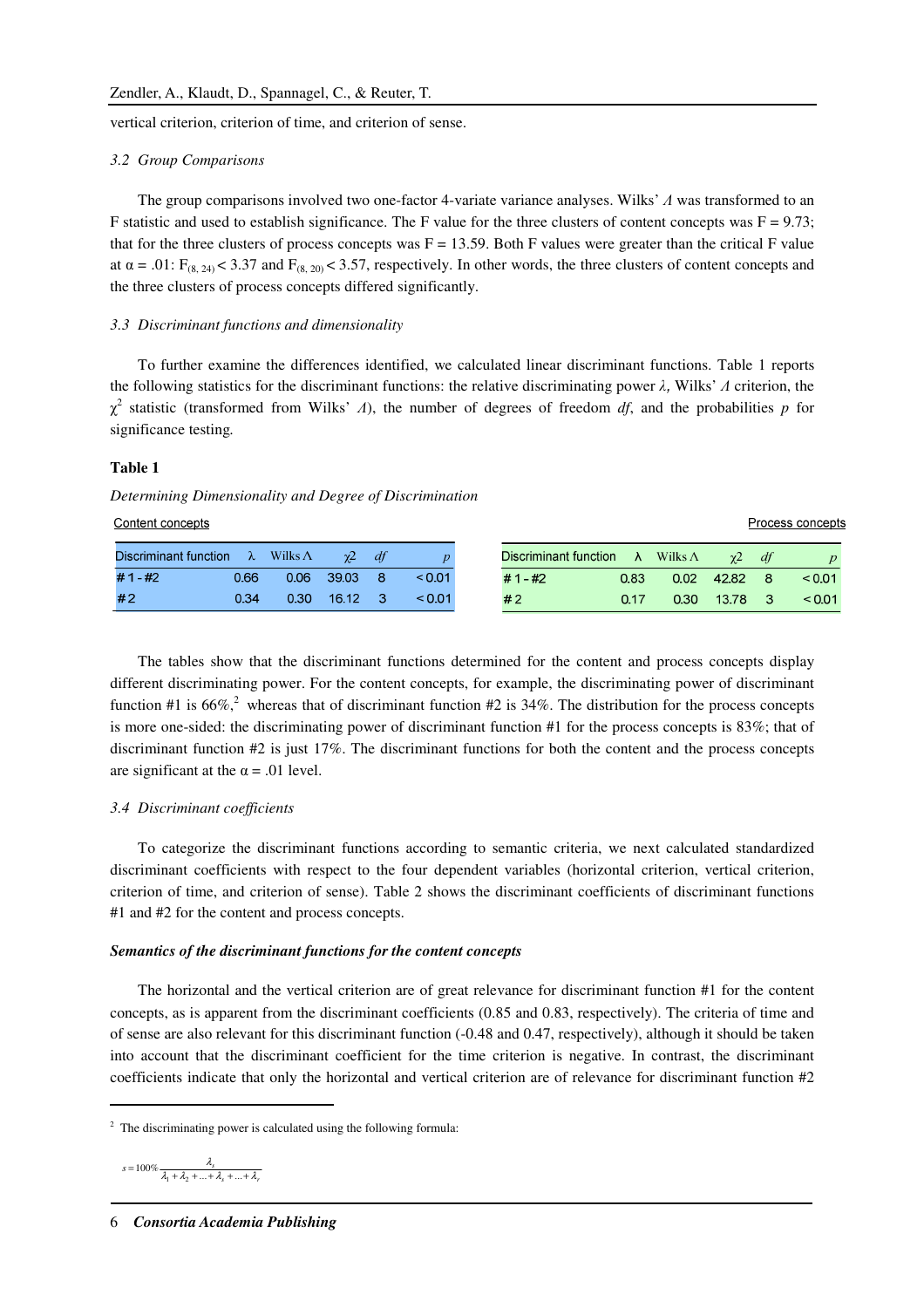(-0.74 and 0.64, respectively); the high negative value of the horizontal criterion is notable here.

## **Table 2**

*Discriminant Coefficients of the Dependent Variables* 

| Content concepts      |                      |                    |                   |                    |  |  |  |  |
|-----------------------|----------------------|--------------------|-------------------|--------------------|--|--|--|--|
| Discriminant function | Horizontal Criterion | Vertical Criterion | Criterion of Time | Criterion of Sense |  |  |  |  |
| #1                    | 0.85                 | 0.83               | $-0.48$           | 0.47               |  |  |  |  |
| #2                    | $-0.74$              | 0.64               | $-0.01$           | 0.15               |  |  |  |  |

|                             |                      | Process concepts      |                   |                    |  |
|-----------------------------|----------------------|-----------------------|-------------------|--------------------|--|
| <b>Dscriminant function</b> | Horizontal Criterion | Criterion<br>Vertical | Criterion of Time | Criterion of Sense |  |
| #1                          | 1.04                 | 0.42                  | 0.67              | $-0.53$            |  |
| #2                          | 0.28                 | 0.94                  | 0.01              | 0.38               |  |

#### *Semantics of the discriminant functions for the process concepts*

The horizontal criterion and the criterion of time are of particular relevance for discriminant function #1 for the process concepts, as is reflected by the discriminant coefficients (1.04 and 0.67, respectively). The discriminant coefficient of the vertical criterion is positive (0.42) for this function, whereas that of the criterion of sense is negative (-0.53). For discriminant function #2, only the vertical criterion is of great relevance (0.94). However, this result is qualified by the fact that the discriminating power of discriminant function #2 for the process concepts is just 17% (see Table 1).

#### *3.5 Discriminant spaces and territories*

Based on the findings presented in the previous sections, it is possible to plot the content and process concepts within discriminant spaces defined by the respective discriminant functions. Figure 2 presents these discriminant spaces. Within these discriminant spaces, we have marked out "territories" for the content and process concepts in accordance with the results of the discriminant analysis. The territories are defined by boundaries, within which the content/process concepts are plotted.

Figure 2 underlines the pattern of findings to emerge from the data presented in Table 1: Both discriminant functions  $#1$  and  $#2$  are required to distinguish among the content concepts.<sup>3</sup> In contrast, only discriminant function  $#1$  is needed to distinguish among the process concepts,<sup>4</sup> with the horizontal criterion and the criterion of time having particular relevance.

### *3.6 Semantics of the clusters*

The findings yielded by the discriminant analysis of the data make it possible to categorize both the content and process concepts according to semantic criteria.

#### *Categorization of the content concepts*

*Cluster CW1(+H+V+S).* The content concepts (*problem, data, computer, test, algorithm*) in this cluster are

<sup>&</sup>lt;sup>3</sup> Because of overlaps among the content concepts.

<sup>&</sup>lt;sup>4</sup> No overlaps among the process concepts with respect to discriminant function #1.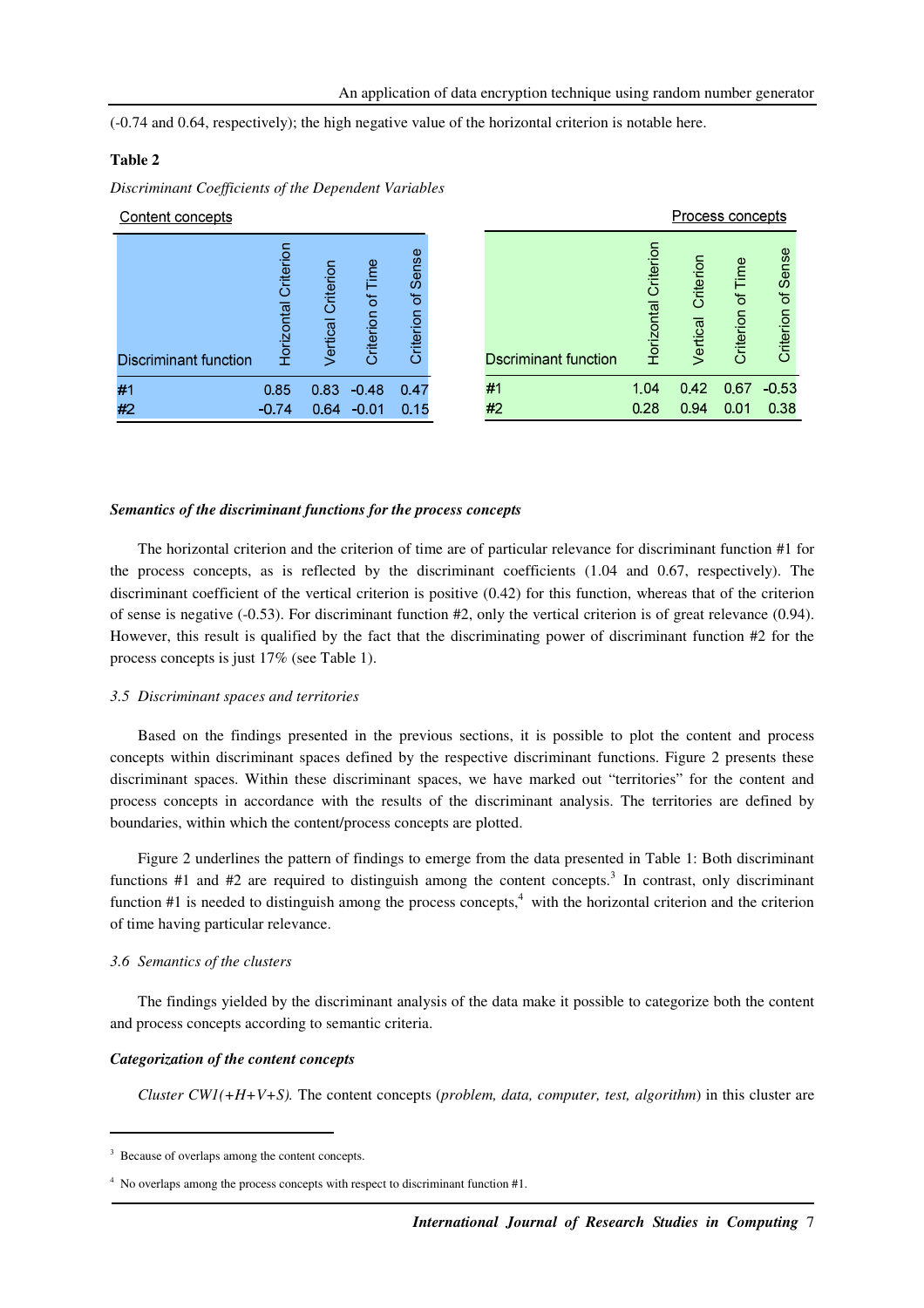characterized by high scores on the horizontal and the vertical criterion in combination with particularly high scores on the criterion of sense. Their specific relevance for computer science education thus derives from their close relation to students' everyday life experience.



*Figure 2*. Discriminant Spaces for the Content and Process Concepts

*Cluster CW2(+H±V±*S*).* This cluster, which contains the content concepts *process, system, information, language, communication, software, program, computation, structure,* and *model*, is characterized by particularly high scores on the horizontal criterion and mid-range scores on the vertical criterion and the criterion of sense. It is their relevance in many different domains of computer science that makes them particularly interesting for computer science education.

*Cluster CW3(-H±V±*S*).* This cluster consists of the content concepts *network, error,* and *hardware*, which are distinguished from the other content concepts by their relatively low scores on the horizontal criterion. These concepts are thus suitable for special topics within computer science education.

#### *Categorization of the process concepts*

*Cluster PW1(+H+T).* The process concepts in this cluster (finding relationships, classifying, problem solving and problem posing, investigating, analyzing, generalizing) are distinguished from other process concepts by their high scores on the horizontal criterion and the criterion of time. As such, they are especially suited for instruction that covers process concepts in several domains of computer science and that focuses on concepts that will remain relevant in the longer term.

*Cluster PW2(* $\pm H \pm T$ *)*. This cluster comprises process concepts (finding cause-and-effect relationships, creating and inventing, categorizing, transferring) whose scores on the horizontal criterion and on the criterion of time are, on average, much lower than those given to the concepts in cluster PW1(+H+T). They are of interest for computer science instruction that can cover only a relatively limited number of domains and that selects process concepts likely to remain relevant at least in the mid-term.

*Cluster PW3(-H-T).* This cluster contains the process concepts communicating, presenting, collaborating, questioning, ordering, and comparing, which are distinguished from the other process concepts primarily by their lower scores on the horizontal criterion and the criterion of time. They are thus interesting for computer science education focusing on selected areas of the discipline. Relative to the process concepts in the other winner clusters, their relevance in terms of the criterion of time is rather low.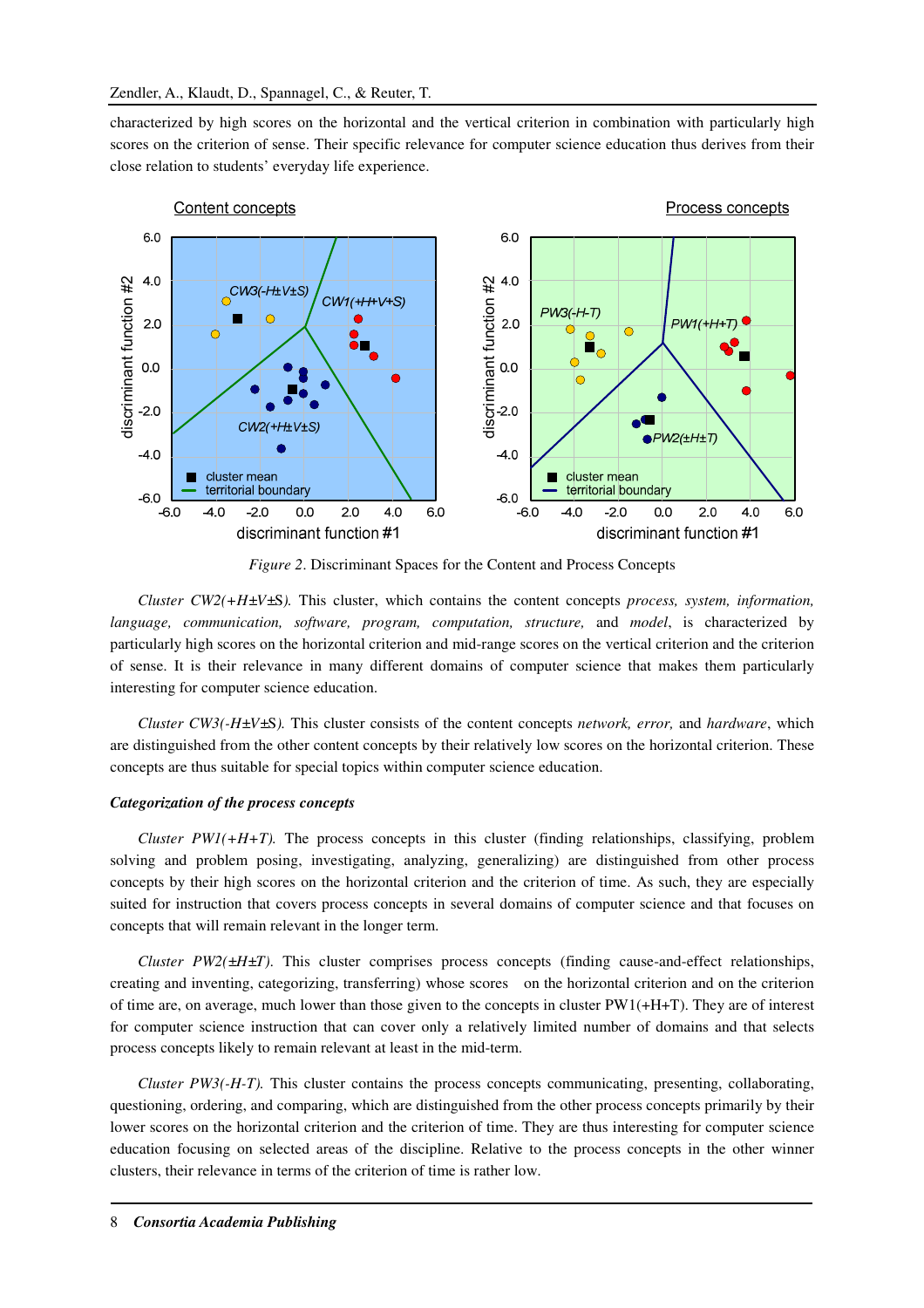#### **4. Summary and outlook**

The results of the discriminant analysis show that distinguishing among content and process concepts requires different discriminant functions, whose semantics are defined by the horizontal criterion, the vertical criterion, the criterion of time, and the criterion of sense.The main finding is that the clusters of process concepts are much easier to interpret semantically than are the clusters of content concepts. Whereas two discriminant functions employing the horizontal criterion, the vertical criterion, the criterion of time, and the criterion of sense are required to interpret the three clusters of content concepts, a single discriminant function employing the horizontal criterion and the criterion of time is, in principle, sufficient to interpret the three clusters of process concepts.

The semantic categorization of individual process concepts is thus also more straightforward than is that of individual content concepts: In principle, only one discriminant factor is needed to categorize the process concepts, whereas both discriminant factors are required for the categorization of the content concepts. In future studies, the content concepts should be specified in more detail by reference to the process concepts identified as central to computer science education. Topic maps (Maicher, Sigel, & Garshol, 2007) – in which the relationships between content and process concepts are more closely defined in terms of equivalence, associative, and hierarchical relations – may inform this specification. Moreover, future research needs to address concrete questions of teaching practice. For example, experts can be consulted to determine which teaching methods and groupings of students are appropriate for teaching specific content and process concepts and in which grades of which school types these concepts play a role.

## **5. Acknowledgments**

We thank Dr. Christiane Spary for answers to questions about university library of PH Ludwigsburg.

#### **6. References:**

- Armoni, M., & Ginat, D. (2008). Reversing: A fundamental idea in computer science. *Computer Science Education, 18*(3), 213–230. http://dx.doi.org/10.1080/08993400802332670
- Baumann, R. (1996). *Didaktik der Informatik* (2nd, fully revised edition). Stuttgart, Germany: Klett.
- Bruner, J. S. (1960). *The process of education*. Cambridge: Harvard University Press.
- Costa, A. L., & Liebmann, R. M. (1997d). Toward a renaissance curriculum. In L.A. Costa & R.M. Liebmann (Eds.), *Envisioning process as content. Toward a renaissance curriculum* (pp. 1–20). Thousand Oaks, CA: Corwin Press.
- Costa, A. L., & Liebmann, R. M. (Eds.). (1997a). *Envisioning process as content. Toward a renaissance curriculum*. Thousand Oaks, CA: Corwin Press.
- Costa, A. L., & Liebmann, R. M. (Eds.). (1997b). *The process-centered school. Sustaining a renaissance community.* Thousand Oaks, CA: Corwin Press.
- Costa, A. L., & Liebmann, R. M. (Eds.). (1997c). *Supporting the spirit of learning. When process is content.* Thousand Oaks, CA: Corwin Press.
- Denning, P. J. (2003). Great principles of computing. *Communications of the ACM, 46*(11), 15–20. http://dx.doi.org/10.1145/948383.948400
- Huberty, C.J., & Olejnik, S. (2006). *Applied MANOVA and discriminant analysis.* New York: Wiley. http://dx.doi.org/10.1002/047178947X
- Knöß, P. (1989). Fundamentale Ideen der Informatik im Mathematikunterricht: grundsätzliche Überlegungen und Beispiele für die Primarstufe. Wiesbaden, Germany: Deutscher Universitäts-Verlag.
- Maicher, L., Sigel, A., & Garshol, L. M. (2007). *Leveraging the semantics of topic maps.* Berlin, Germany: Springer. http://dx.doi.org/10.1007/978-3-540-71945-8
- Modrow, E. (2003). Pragmatischer Konstruktivismus und fundamentale Ideen als Leitlinien der Curriculumsentwicklung. Dissertation. Halle (Saale): Martin Luther University of Halle-Wittenberg.